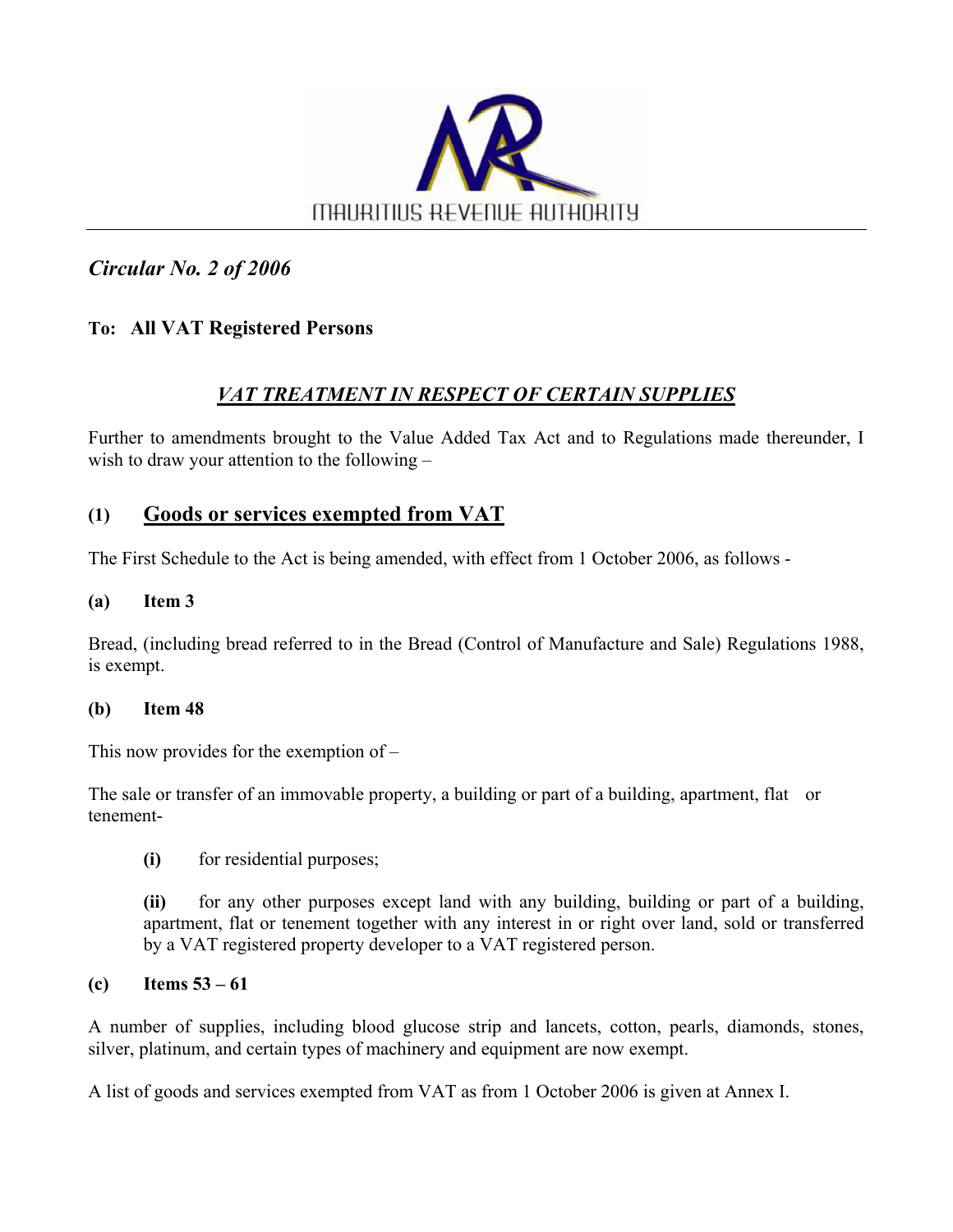## **(2) Zero-rated supplies**

The Fifth Schedule to the Act is being amended, with effect from 1 October 2006, as follows:

- **(a)** Zero-rating is being removed in respect of the following-
	- Bread referred to in the (Control of Manufacture and Sale) Regulations 1988, and
	- The supply of goods to a traveller by an operator of a duty free shop situated at a place other than the port or airport.
- **(b)** A number of supplies, including dyes, leather, silk, wool, certain types of fabrics and dyeing services, are being made zero-rated.

A list of zero-rated goods and services, as from 1 October 2006, is at Annex II.

You may wish to note that with effect as from that date, exempt goods when exported by a VAT registered person, will be considered as zero-rated.

## **(3) Prepaid Cards**

The law provides that with effect from 1 October 2006, where prepaid cards in respect of any services are supplied at any stage in the chain of distribution before the retail stage, the supply shall be deemed to have been made at the retail stage and VAT on such supply shall be charged on such value as includes the retail margin.

### **(4) Exempt bodies or persons**

The amended Ninth Schedule to the Act provides for the extension of exemption from payment of VAT, with effect from 1 October 2006, to –

**(a)** any company registered with the Board of Investment established under the Investment Promotion Act, as a company engaged in the provision of health services, in respect of –

- the construction of a purpose-built building for the provision of health services; and
- **(b)** National Housing Development Company Ltd, in respect of
	- the construction of housing estates
- **(5)** All VAT registered persons dealing in supplies affected by the above amendments are accordingly required to review the VAT treatment of the supplies concerned and give the correct treatment in respect thereof in their invoices, books, records and VAT returns as from the effective date.
- **(6)** Where, as a result of the above amendments a VAT registered person's annual turnover of taxable supplies does not exceed the new prescribed limit of 2 million rupees, he may review his liability to registration and if he is no longer required to be registered, apply to the Director- General for the cancellation of his VAT registration. However, until such time as he is informed in writing of the cancellation of his registration, he has to continue to charge VAT on his taxable supplies and submit VAT returns.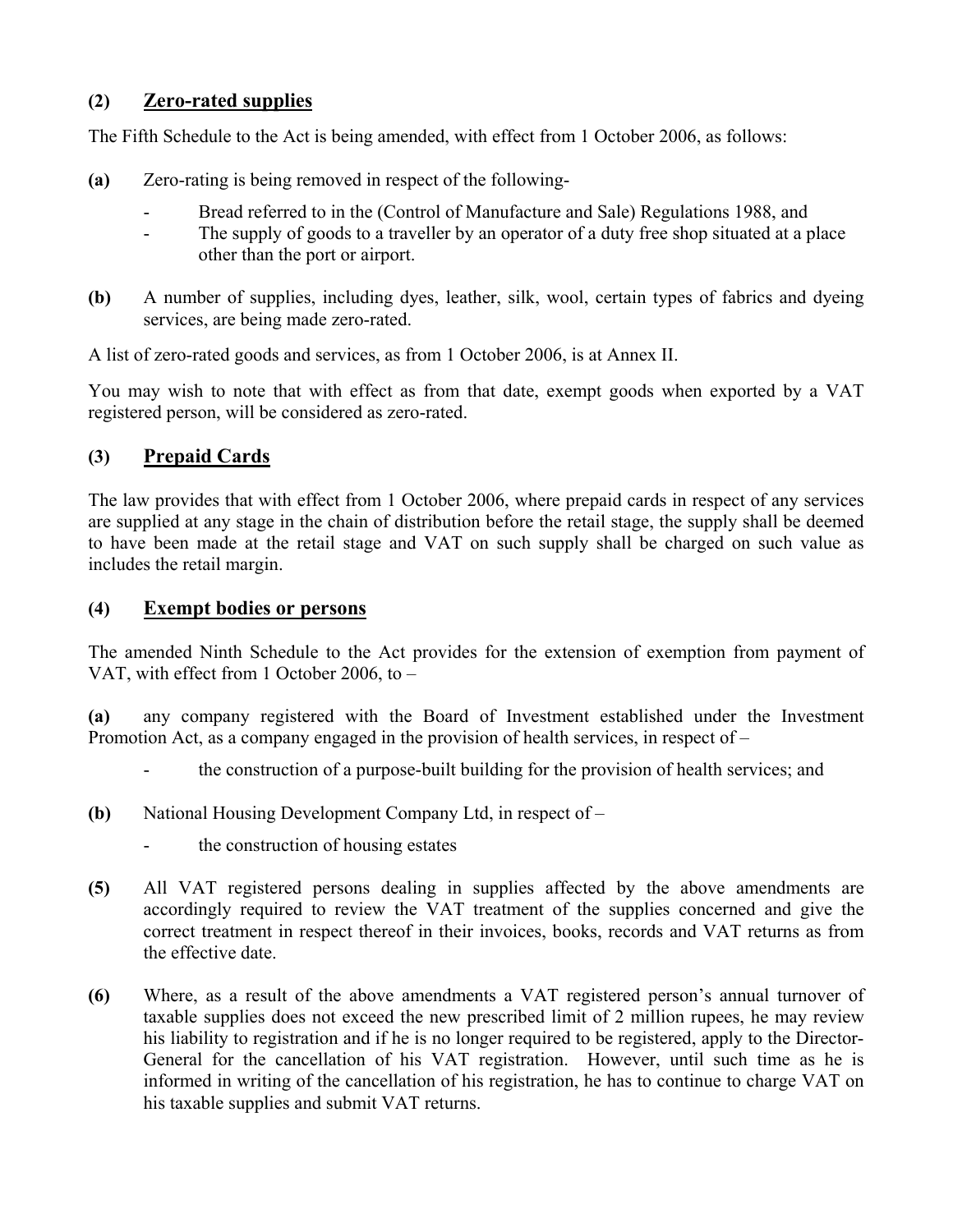Any person wishing to have further information may contact-

**The MRA Counter Ehram Court Cnr. Mgr. Gonin & Sir V. Naz Streets Port-Louis** 

**Tel: 207 6000 Fax: 211 8099** 

**E mail: m.r.authority@intnet.mu** 

 **Website: http://mra.gov.mu** 

**Director-General** 

**26 September 2006**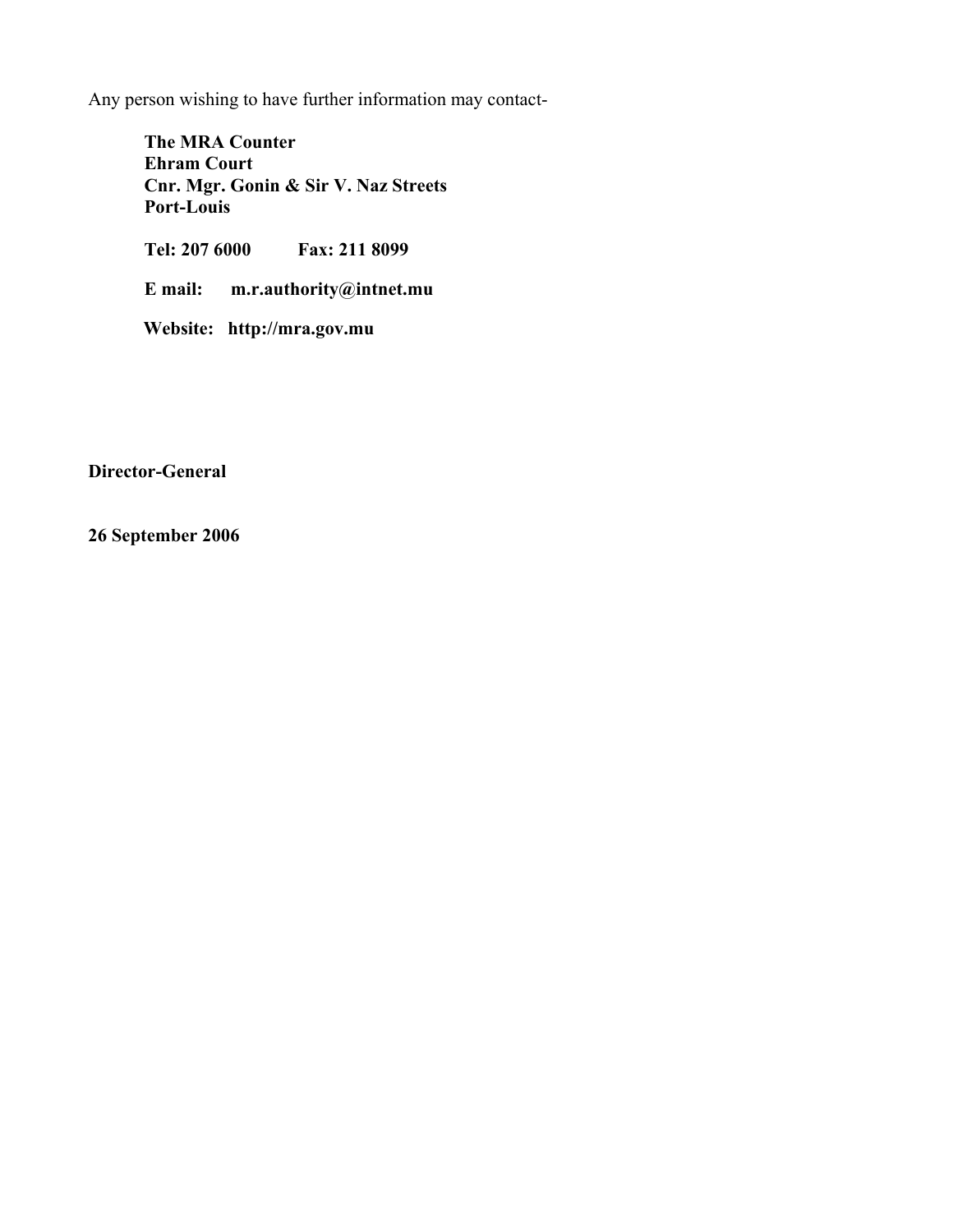### **List of goods and services exempt from VAT (as from 1 October 2006)**

- 1. Rice.
- 2 Wheat; cereal flours (excluding wheat flour).
- 3. Bread.
- 4. Animal or vegetable fats and oils other than ghee produced in Mauritius and edible oils.
- 5. Butter.
- 6. Milk and cream (other than sterilised liquid milk), buttermilk, whey, kephir and other fermented or acidified milk and cream; cheese and curd.
- 7. Food of a kind used for human consumption
	- (a) fish (excluding fresh, chilled or frozen fish, the produce of Mauritius, and canned tuna, smoked fish and processed fish produced in and exported from Mauritius);
	- (b) meat (excluding meat of poultry) other than canned meat produced in and exported from Mauritius, meat offal (excluding offal of poultry);
	- (c) primary agricultural and horticultural produce (including tomatoes, potatoes, onions and other vegetables, fruits, tea, coffee, cocoa beans and nuts) which have not been processed except for reaping, threshing, husking, crushing, winnowing, trimming, drying and packaging to put them into marketable condition, other than vegetables and fruits produced in and exported from Mauritius and bird's eggs in the shell;
	- (d) soya bean protein cakes or chunks.
- 8. Food preparations from goods of heading Nos. 04.01 to 04.04, not containing cocoa powder or containing cocoa powder in a proportion by weight of less than 10%, for infant use, put up for retail sale, of heading No. 1901.101.
- 9. Common salt other than common salt produced in Mauritius.
- 10. Live animals of a kind generally used as, or yielding or producing, food for human consumption other than live poultry.
- 11. Unprocessed agricultural and horticultural produce, other than horticultural produce produced in and exported from Mauritius.
- 12. Medical, hospital and dental services including clinical laboratory services, services provided in a health institution and veterinary services.
- 13. Antibiotics of heading No. 29.41 other than those produced in and exported from Mauritius.
- 14. Pharmaceutical products of heading Nos. 30.01 to 30.06 other than those produced in and exported from Mauritius.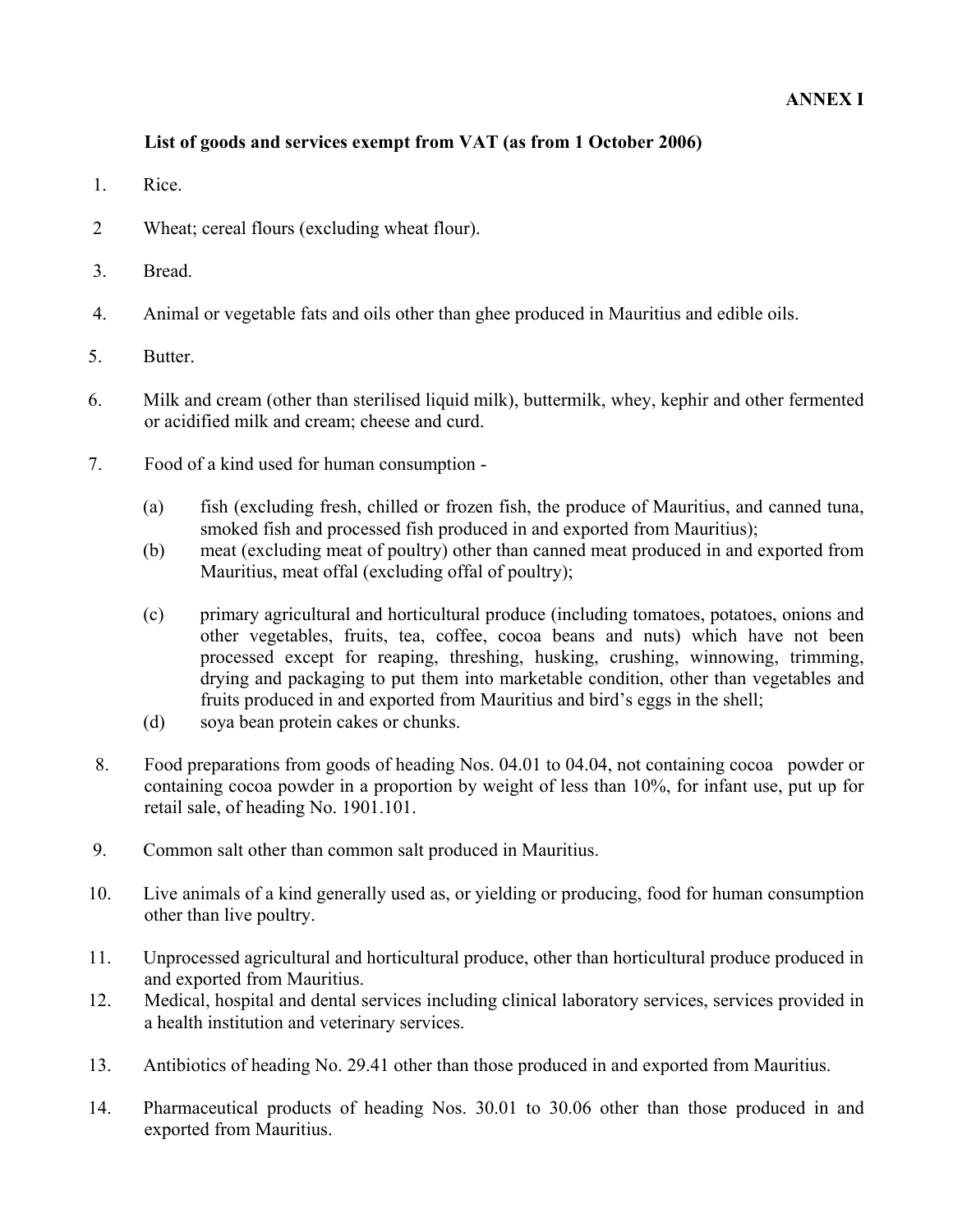- 15. Invalid carriages of heading No. 87.13; orthopaedic or other appliances or articles of heading No. 90.21.
- 16. Educational and training services.
- 17. Journals and periodicals of heading No. 49.02.
- 18. -
- 19. -
- 20. Goods re-imported in respect of which no refund under this Act was made on exportation under item Nos. E1 and E2.
- 21. Goods imported under the transhipment procedure laid down in the Customs Act 1988 under item No. E4.
- 22. Articles re-imported after repairs on proof that they were sent from Mauritius provided that they shall be charged with VAT on the value of the repairs and the customs duty and excise duty chargeable thereon under item No.E6.
- 23. Bona fide baggage of a passenger under item No. E8.
- 24. Household and personal effects of a passenger under item No. E9.
- 25. Goods imported in the baggage of a passenger under item No. E10.
- 26. Goods (excluding merchandise for sale, tobacco in any form, wines, spirits, arms and ammunition) imported by post of a value for duty purposes not exceeding 1000 rupees under item No. E11.
- 26A. Sharlon shade, green house, shade screens, fertigation pumps, irrigation pumps, drip irrigation and automatic irrigation controller, imported by persons for use in agriculture under item No. E12.
- 27. The transport of passengers by public service vehicles excluding contract buses for the transport of tourists and contract cars.
- 28. -
- 29. –
- 30. (a) Charges under a hire purchase agreement or under a finance lease agreement.
	- (b) Postal services and services provided by a person holding a Postal Service Licence under the Postal Services Act 2002 in connection with payment of pension and utility bills.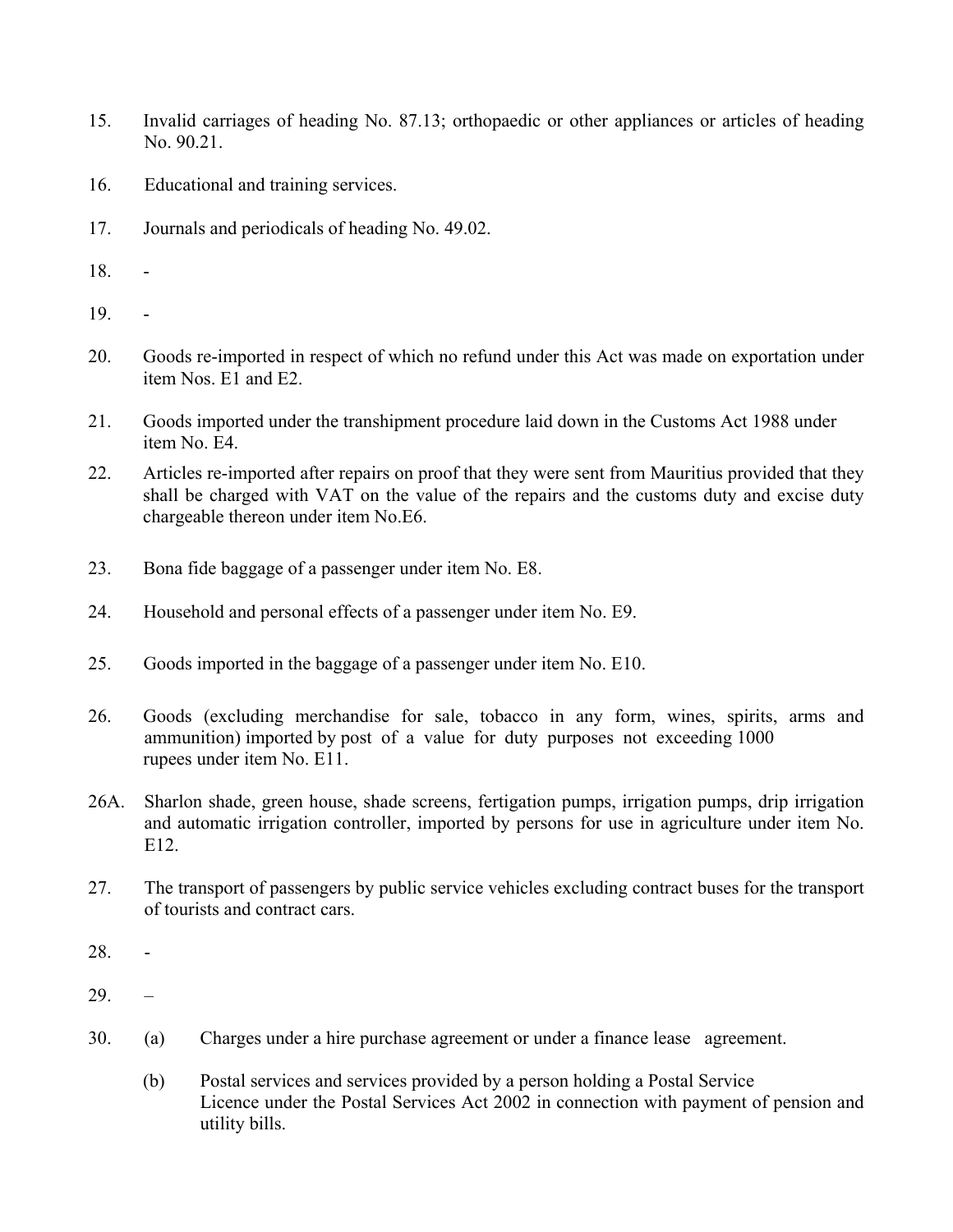- 31 Vegetable seeds, fruit and flower seeds, bulbs and plants, used for sowing or planting.
- 32 -
- 33. Molasses when supplied, either for consideration or otherwise, to planters, and bagasse.
- 34. Herbicides.
- 35. -
- 36. (a) The renting of fixed telephone lines.
	- (b) Charges in respect of internet services provided by an internat service provider of an amount of up to 100 rupees per billing period.
- 37.
- 38. Aircraft leasing.
- 39. Aircrafts of heading No.88.02.
- 40. Ships for the transport of persons or goods or both persons and goods falling under heading No. 89.01.
- 41. Fishing vessels, factory ships and other vessels for processing or preserving fishery products of heading No. 89.02.
- 42. Works of art, collectors' pieces and antiques of heading Nos. 97.01 to 97.06.
- 43. Cargo handling services in respect of goods transported by sea or air
	- (a) from or to Mauritius;
	- (b) from or to the Island of Rodrigues;
	- (c) from or to the Outer Islands; or
	- (d) from a place outside Mauritius to another placeoutside Mauritius.
- 44. -
- 45. Entrance fees to any event in respect of any sport discipline specified in the Physical Education and Sport (Designation of Sport Disciplines) Regulations 1986.
- 46. The renting of, or other grant of the right to use, accommodation in a building used predominately as a place of residence of any person and his family, if the period of accommodation for a continuous term exceeds 90 days.
- 47. Subject to item 48, the grant, assignment or surrender of any interest in or right over land or of any licence to occupy land.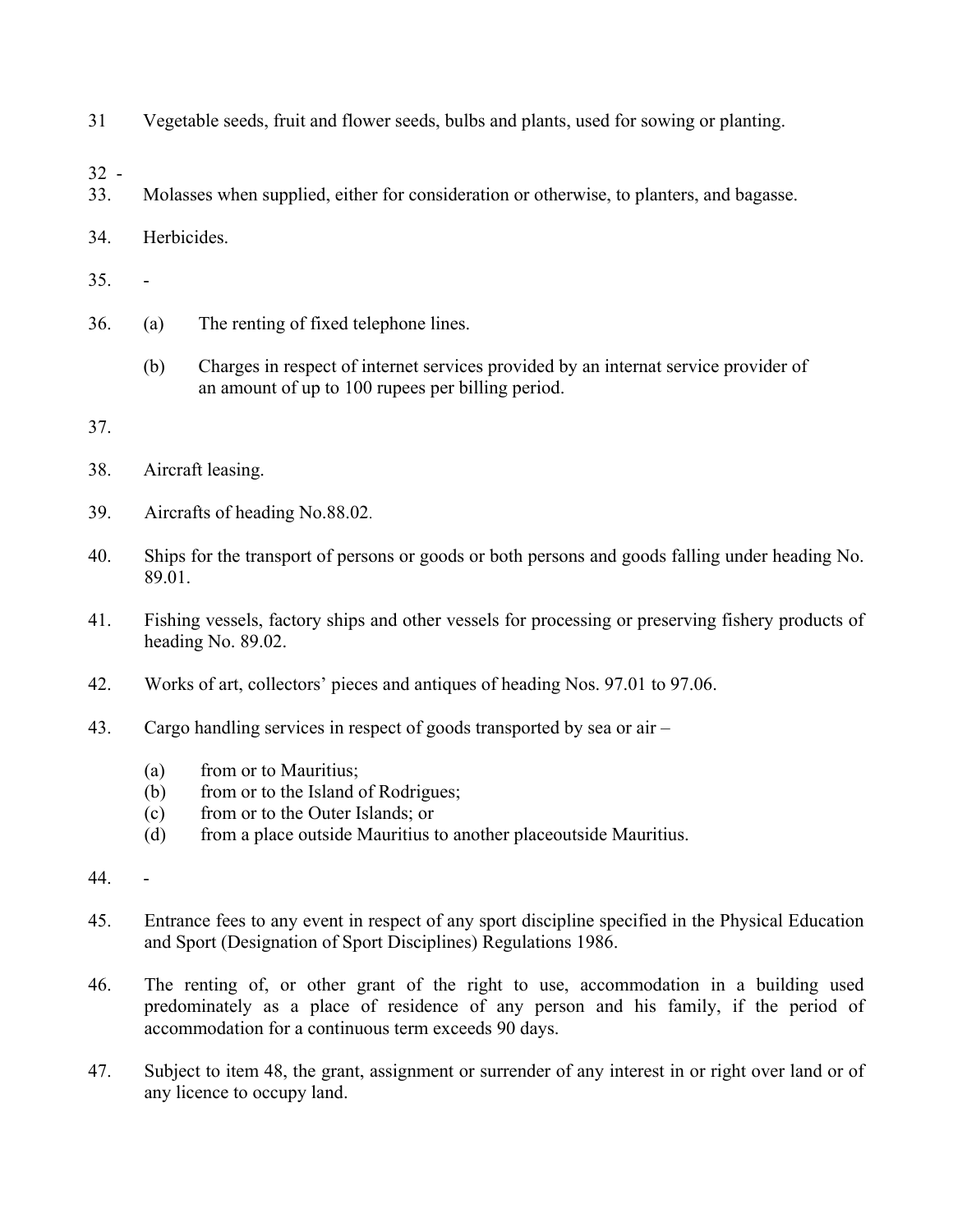- 48. The sale or transfer of an immovable property, a building or part of a building, apartment, flat or tenement-
	- (a) for residential purposes;
	- (b) for any other purposes except land with any building, building or part of a building, apartment, flat or tenement together with any interest in or right over land, sold or transferred by a VAT registered property developer to a VAT registered person.
- 49. Burial and cremation services and coffins.
- 50. The following financial services
	- (a) banking services (other than services supplied by a bank holding a banking licence under the Banking Act 2004 in respect of its banking transactions with non-residents and corporations holding a Global Business Licence under the Financial Services Development Act 2001) including -
		- (i) services provided by the Bank of Mauritius; and
		- (ii) the issue, transfer or receipt of, or any dealing with, money, any security for money or any note or order for the payment of money and the operation of any current, deposit or savings account, but except -
			- (A) services provided to merchants accepting a credit card or debit card as payment for the supply of goods or services (merchant's discount);
			- (B) services in respect of safe deposit lockers, issue and renewal of credit cards and debit cards; and
			- (C) services for keeping and maintaining customers' accounts (other than transactions involving the primary dealer system);
	- (b) services provided by foreign exchange dealers and money changers;
	- (c) the issue, transfer or receipt of, or dealing with any stocks, bonds, shares, debentures and other securities, including the underwriting and the settlement and clearing of such securities;
	- (d) the issue or transfer of ownership of a unit under any unit trust;
	- (e) the management of investment funds and of pension funds;
	- (f) the arrangement, provision, or transfer of ownership, of any contract of insurance or re-insurance under the Insurance Act, but except services provided by an insurance agent, insurance broker or insurance salesman;
	- (fa) the making of loans between entities within the same group; and
	- (g) such other financial services as may be prescribed.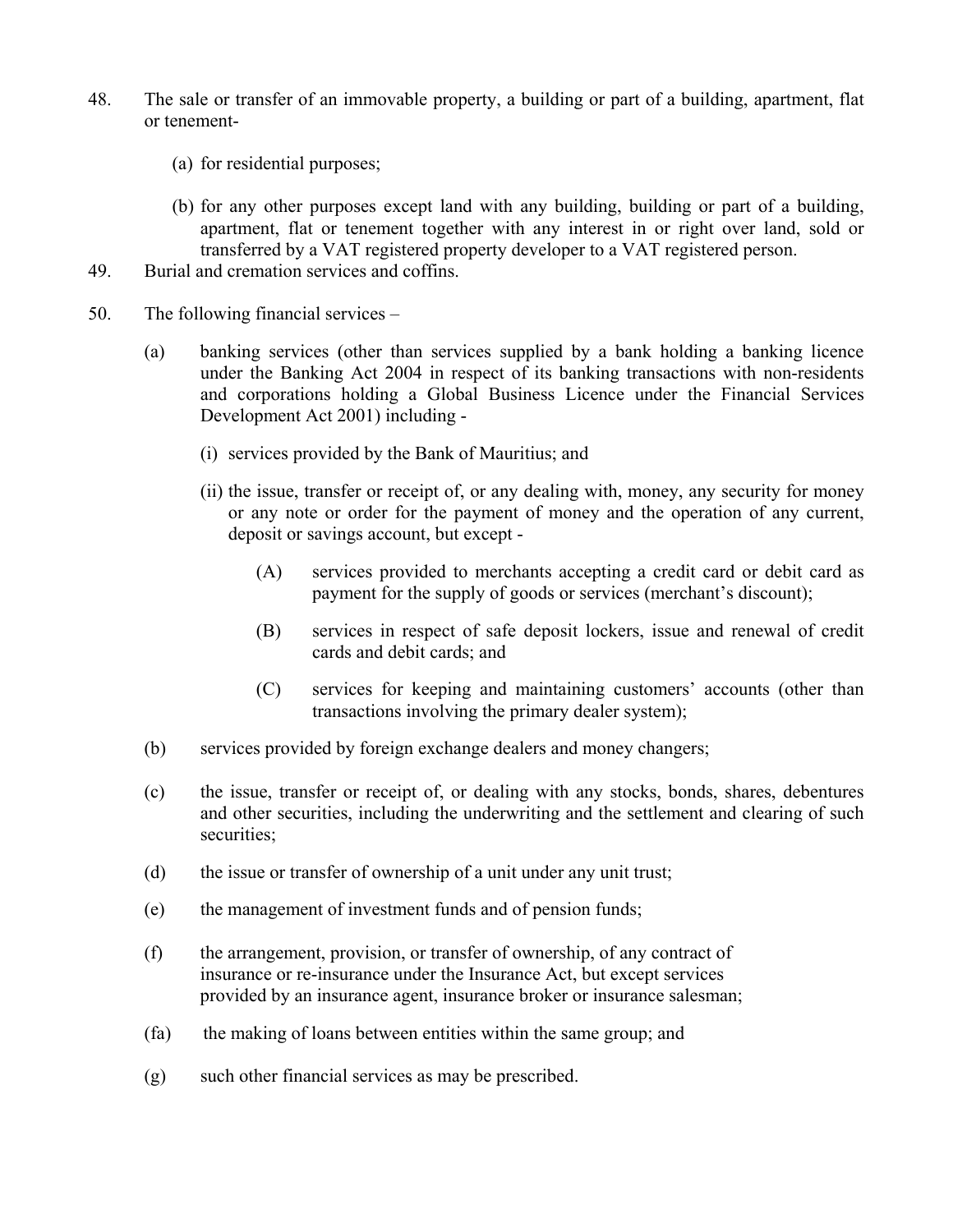- 51. Buses of H.S Codes 8702.1011 and 8702.9011 and chassis for buses of H.S Code 8706.0011 operated under a road service licence and used for the transport of the general public.
- 52. (a) Gold, unwrought or in semi-manufactured forms, or in powder form, or waste and scrap.
	- (b) Chains and similar articles of gold produced in continuous lengths exceeding 200 centimeters, suitable for use in the manufacture of articles of jewellery.
	- (c) Clasps of gold and parts thereof.
- 53. Blood glucose strip of H.S. Code 3822.001.
- 54. Lancets of heading 90.18 and glucometer of H.S. Code 9027.801
- 55. Equipment for medical, surgical and dental uses, of heading 90.18 and of H.S. Codes 9006.301, 9019.105, 9019.20, 9022.12, 9022.13, 9022.14, 9022.21, 9022.30, 9022.901, 9022.902, 9022.909, 9027.801, 9402.101, 9405.103 and 9405.403.
- 56. Cotton of headings 52.01, 52.02 and 52.03.
- 57. Pearls, diamonds, stones, silver and platinum including waste and scrap, of headings 71.01, 71.02, 71.03, 71.05, 71.06, 71.10 and 71.12 and of H.S. Codes 7104.20 and 7104.90.
- 58. Machinery and equipment, of headings 84.44 to 84.49 and 84.51 and of H.S Codes 8452.21, 8452.29, 8452.40 and 8452.90.
- 59. Emery, natural corundum, natural garnet and other natural abrasives of H.S. Code 2513.20
- 60. Preparations for the treatment of textile materials of H.S. Codes 3403.11 and 3403.91
- 61. Printed circuits of heading 85.34 and electronic integrated circuits and micro-assemblies of heading 85.42

For the purposes of this list -

- (a) the heading Nos. refer to the heading numbers of Part I of the First Schedule to the Customs Tariff Act;
- (b) the item Nos. refer to the item Nos. of Part II of the First Schedule to the Customs Tariff Act;
- (c) "fish", "meat" and "meat offal" in item  $7(a)$  and (b) -
	- (i) include food preparations containing more than 20% by weight of fish, sausage, meat, meat offal, blood, or any combination thereof; but
	- (ii) exclude caviar and caviar substitutes of heading 16.04 and the stuffed products of heading No. 19.02 or the preparations of heading No. 21.03 or 21.04;
- (d) "health institution" in item 12 has the same meaning as in the Private Health Institutions Act 1989;
- (e) "public service vehicles" in item 27 has the same meaning as in the Road Traffic Act;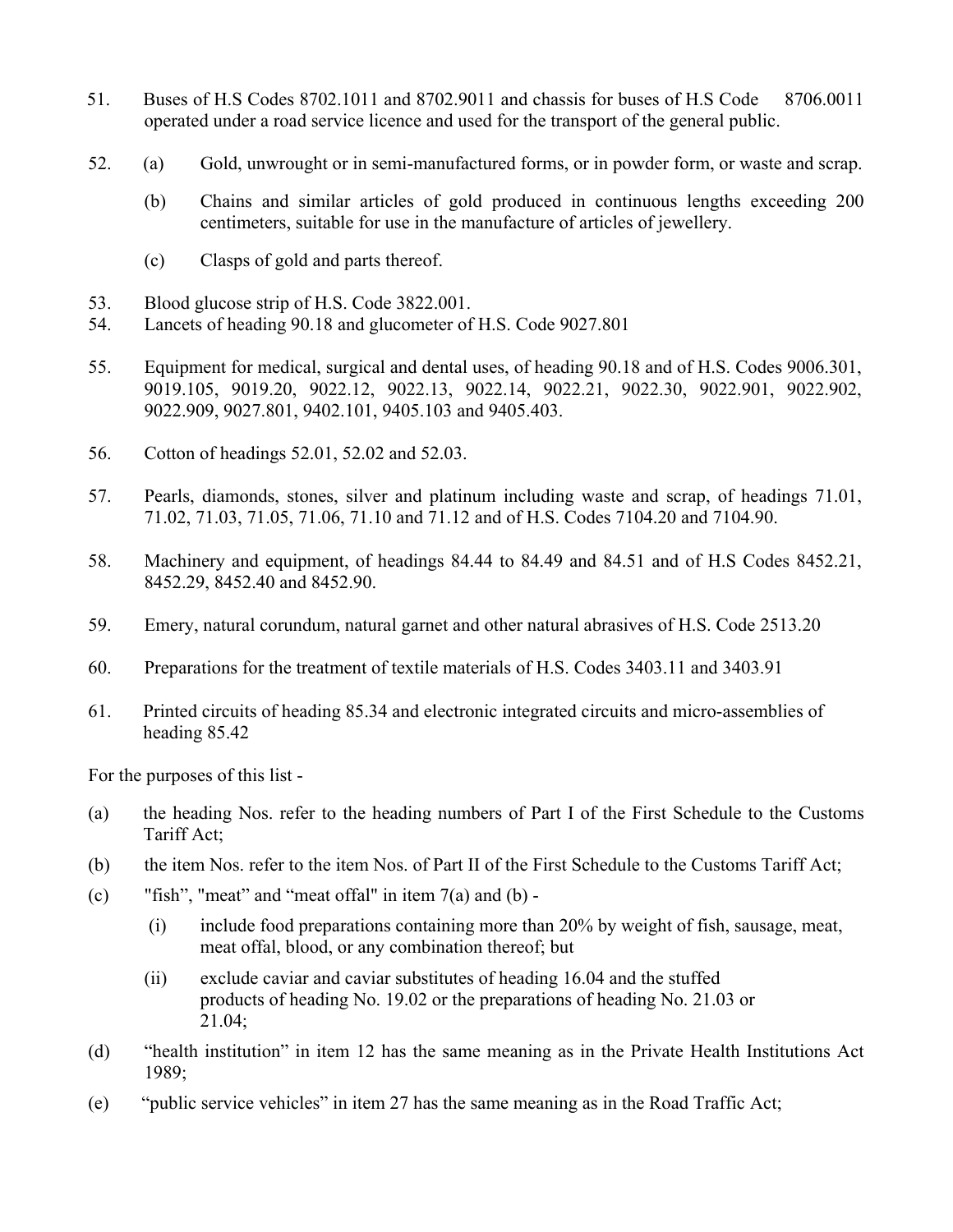- (f) "contract cars" in item 27 has the meaning assigned to it by section 75 of the Road Traffic Act.
- (g) "Outer Islands" in item 43 has the same meaning as in the Outer Islands Development Corporation Act 1982.
- (h) "land" in item 47 means any vacant land or any land or part thereof with any building, flat or tenement thereon.
- (i) "services" in item  $50(f)$  in relation to -
	- (i) an insurance agent, shall not include services in respect of contracts of life insurance entered into prior to 10 January 2003; or
	- (ii) an insurance broker or insurance salesman, shall not include services in respect of contracts of life insurance entered into prior to 1 October 2003.
- (j) the exemption granted under item 51 shall be valid up to 31 August 2007. **.**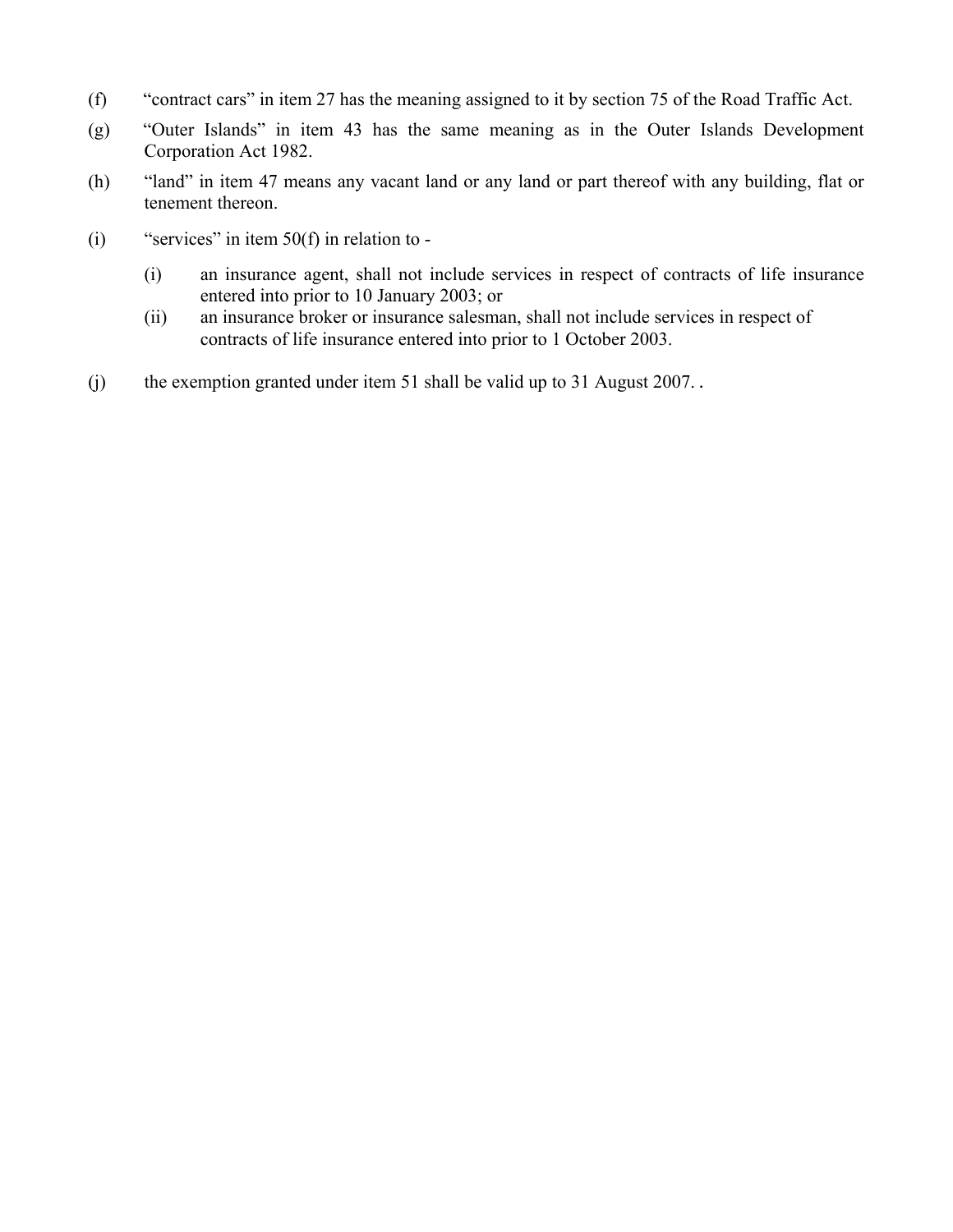#### **List of VAT zero-rated supplies (as from 1 October 2006)**

- 1. Goods, other than those specified in the First Schedule, exported from Mauritius under Customs control.
- 2. The following goods
	- (a) wheat flour and wheat bran;
	- (b) edible oils;
	- (c) margarine;
	- (d) sterilised liquid milk, curdled milk and cream; yoghurt;
	- (e) sugar;
	- (f) live poultry, meat of poultry, edible offal of poultry and birds' eggs in the shell;
	- (g) fertilisers;
	- (h) animal feeding stuffs other than prepared pet foods;
	- (i) printed books, booklets, brochures, pamphlets, leaflets and similar printed matter (except directories and reports) of heading No. 49.01 and atlases of H.S Code 4905.911;
	- (j) children's picture, drawing or colouring books of heading No. 49.03;music, printed or in manuscript, whether or not bound or illustrated of heading No. 49.04;
	- (k) vegetables and fruits produced in and exported from Mauritius;
	- (l) horticultural produce produced in and exported from Mauritius;
	- (m) common salt produced in Mauritius;
	- (n) fish, fresh, chilled or frozen, the produce of Mauritius;
	- (o) ghee produced in Mauritius;
	- (q) Kerosene including kerosene jet type fuel.
- 3. The transport of passengers and goods by sea or air
	- (a) from or to Mauritius;
	- (b) from or to the Island of Rodrigues;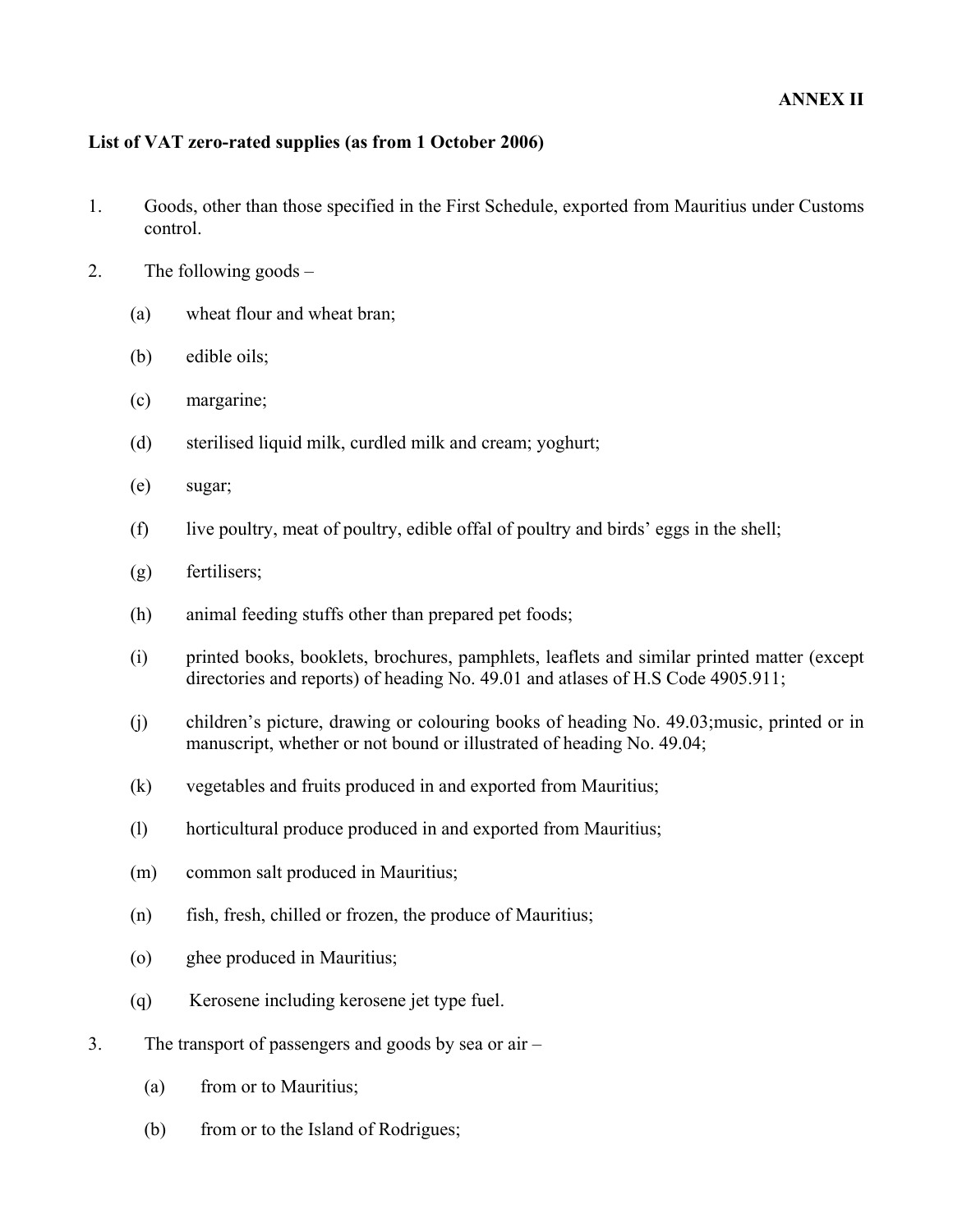- (c) from or to the Outer Islands; or
- (d) from a place outside Mauritius to another place outside Mauritius.
- 4. (a) Any supply of goods made by an operator of a duty free shop situated at the port or airport.
	- (b) Any supply of goods made by an operator of a duty free shop situated at a place other than the port or airport, provided that the goods are delivered, under Customs control, to the visitor at the port or airport.
- 5. The supply of goods or services, other than those specified in the First Schedule and in section 21(2) provided that the goods and services so supplied are meant wholly and exclusively for the freeport activities of the licensee whose business premises are located in a freeport zone.
- 6. (a) The supply of services to a person who belongs in a country other than Mauritius and who is outside Mauritius at the time the services are performed.
	- (b) The supply of services
		- (i) by a holder of a management licence under the Financial Services Development Act 2001 to corporations holding a Category 1 Global Business Licence or a Category 2 Global Business Licence; or
		- (ii) by a bank holding a banking licence under the Banking Act 2004 in respect of its banking transactions with non-residents and corporations holding a Global Business Licence under the Financial Services Development Act 2001.
	- (c) For the purposes of paragraph (a), a person belongs in a country other than Mauritius if that person –
		- (i) has no permanent establishment in Mauritius for the carrying on of his business; or
		- (ii) has his place of abode outside Mauritius.
- 7. (a) Electricity supplied by the Central Electricity Board and the renting out of a meter, the reconnecting of electricity supply and the carrying out of infrastructure works, by the Board.

 (b) Water supplied by the Central Water Authority and the renting out of a meter and the carrying out of infrastructure works by the Authority.

- (c) Water for irrigation.
- 8. Goods and services supplied by the Wastewater Management Authority established under Wastewater Management Authority Act 2000.